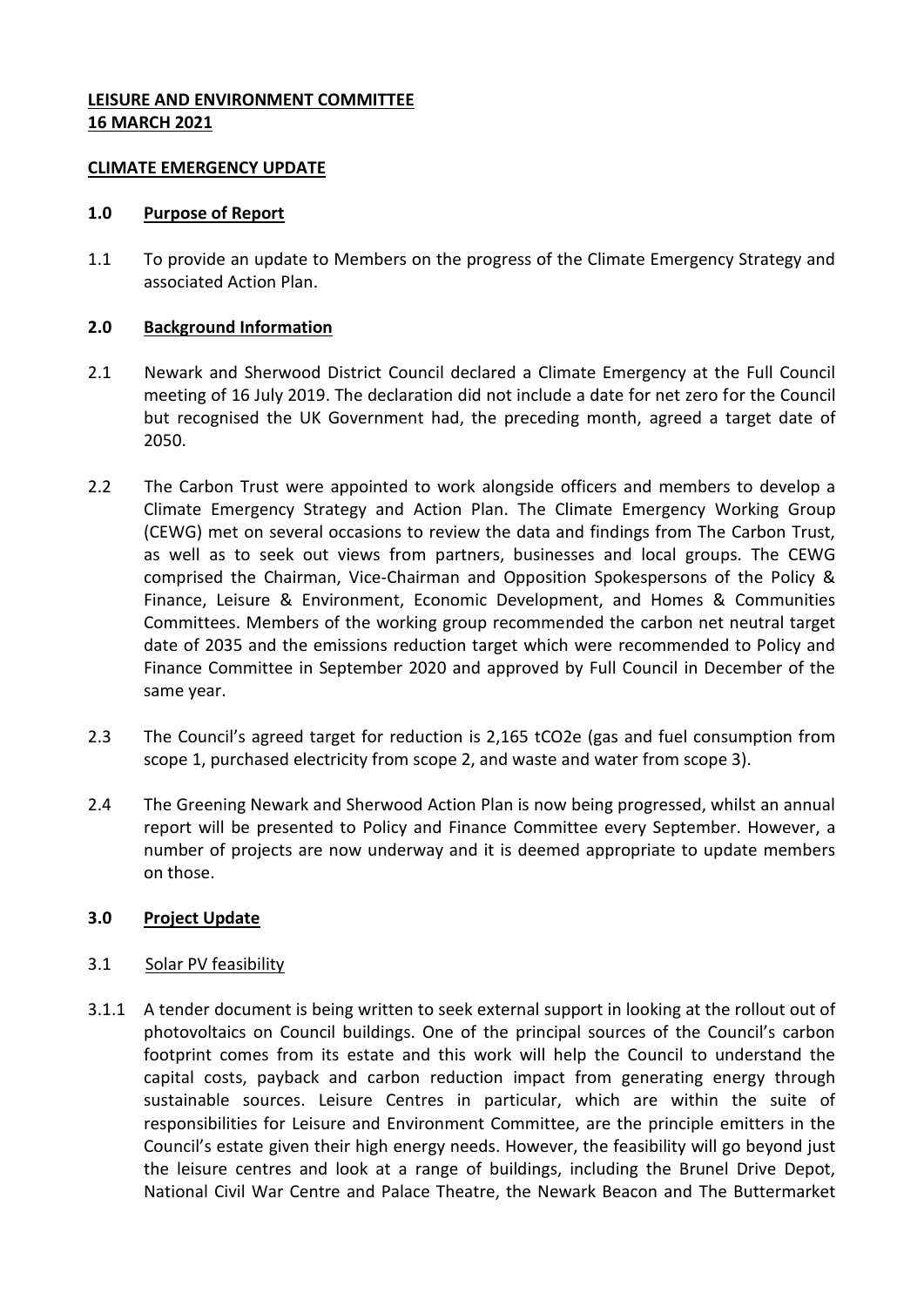amongst others. An assessment of the intricacies involved in expanding the current solar PV installation on Castle House will also be carried out.

- 3.1.2 Newark and Sherwood District Council are currently in the process of producing tender documents in corporation with Welland Procurement to enable prospective suppliers to provide a comprehensive analysis of solar PV on Newark and Sherwood District Council buildings. This will involve building a solution which works for the Council and providing various options such as battery storage and quality of panels.
- 3.1.3 A business case will be developed from the outcome of the tender process. By investing in feasibility studies it enables Newark and Sherwood District Council to create workable and 'shovel ready' projects should funding opportunities become available.

### 3.2 Green Energy

- 3.2.1 The Greening Newark and Sherwood Action Plan sets out a variety of carbon saving projects for Newark and Sherwood District Council to consider for implementation. The Council's carbon footprint is calculated within the climate strategy. The Council's target for reduction is 2,165 tCO2e (gas and fuel consumption from scope 1, purchased electricity from scope 2, and waste and water from scope 3). The majority of the Council's emissions are associated with the use of electricity, the use of gas as well as fleet transport emissions.
- 3.2.2 The Council is investigating the possible procurement of green energy or energy that comes from renewable sources. This will enable the Council to use reduced carbon factors for calculating carbon used from electricity emissions by obtaining Renewable Energy Guarantees of Origin (REGOs) from the energy supplier. REGO certificates are issued for every megawatt hour (MWh) of eligible renewable output to generators of renewable electricity and can be sold to suppliers as a guarantee of energy being generated from a renewable source. Newark and Sherwood District Council can purchase these REGOs from the supplier for a premium. The benefit is that the Council's carbon emissions may be reduced by using a reduced carbon factor.
- 3.2.3 Green electricity can be procured through a range of sources which include Solar, Wind, Hydro and Biogas. Green gas is procured though Biogas only; this is similar to REGOs for electricity, the Council can purchase renewable gas from the energy supplier, this comes in the form of Biogas. Biogas will produce carbon dioxide, but is considered to be carbon neutral as the biogas comes from plant matter that draws carbon from atmospheric carbon dioxide. The cost of Biogas is more volatile than the cost of REGOs.
- 3.2.4 The purchase of green energy tariffs was recommended by the Carbon Trust to assist Newark and Sherwood District Council in the reduction of our carbon footprint. This will enable to substantial reduction in our carbon emissions, the carbon factor of the REGOs will differ on an annual basis however, how REGOs will (or will not) be used in reaching the government target of Carbon Net Zero has not yet been decided. The Cabinet Office, BEIS and Treasury are currently working on the strategy for achieving Carbon Net Zero.
- 3.2.5 The procurement of green energy would also include our leisure centres run by Active4Today as it is essential to incorporate our leisure centres in the procurement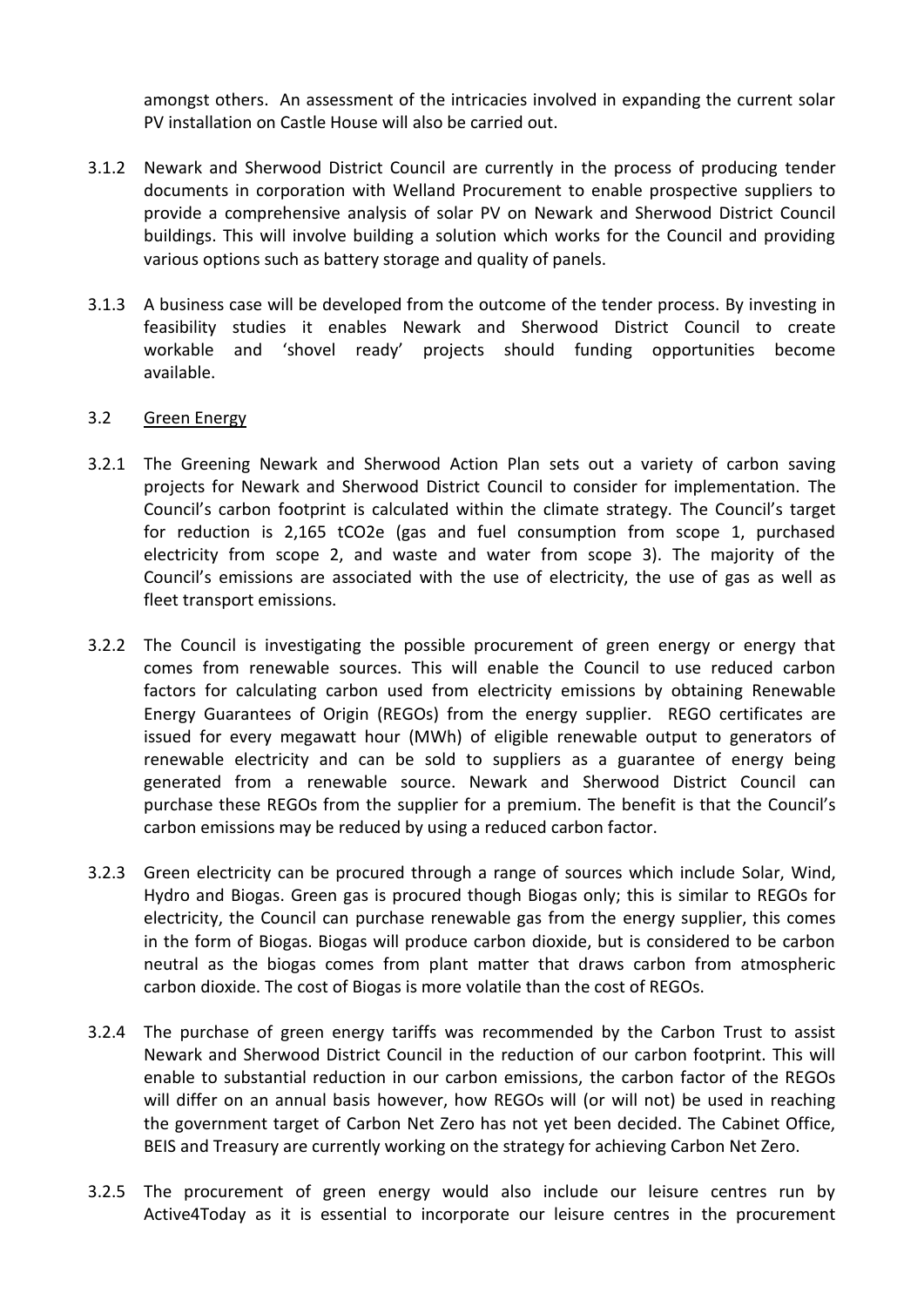of green energy. Active4Today procure energy as a separate entity. A separate piece of work is currently ongoing to create a collaborative approach for the purchase of green energy for Newark and Sherwood District Council's corporate and leisure buildings.

3.2.6 A further report for decision regarding the green energy fuel mix sources available, the financial element associated with the procurement of green energy tariffs and the incorporation of leisure centres within the procurement framework will be developed and presented to a future committee meeting.

## 3.3 Data Validation

- 3.3.1 Another recommendation from the Greening Newark and Sherwood Action plan is to improve the Councils data collection processes. An internal audit of the Councils current method of energy data collection and how data is validated has taken place. How this is carried out in the future is essential for carbon management and an accurate calculation of the Councils carbon footprint. The process has highlighted the importance of improving data collection and collation for the Council's ongoing response to the climate emergency.
- 3.3.2 There is currently an ongoing project to implement a defined process for energy management and utility data collection, the new process involves the enhancement of current methods and the introduction of new stages involving the development of a spreadsheet considering seasonal variations in energy and water consumption. It is proposed that energy databases will also be utilised to ensure accurate energy billing. This new proposed process is currently under review by the relevant Business Managers for consideration and approval.

### **4.0 Equalities Implications**

4.1 There are no equalities implications envisaged within the solar PV feasibility, green energy procurement and data validation project.

# **5.0 Digital Implications**

5.1 Whilst there has been no digital implications identified there may be associated software requirements once feasibility studies have been completed and have been further explored by Newark and Sherwood District Council. The implications shall be considered as deemed appropriate. Furthermore, the ICT & Digital Services team will work to with the Environmental Policy and Projects Officer to reduce the technology carbon footprint for Newark and Sherwood.

# **6.0 Financial Implications (FIN20-21/924)**

6.1 There is budget provision in the Capital Programme for work to be carried out as part of the plan to reduce the Council's carbon footprint. The Solar PV work will be carried out using this budget. As per Policy and Finance Committee on 24 September 2020, £40,000 has also been set aside in the Capital Projects Feasibility Reserve for future feasibility work and this along with the capital budget will be under regular review to ensure it remains sufficient.